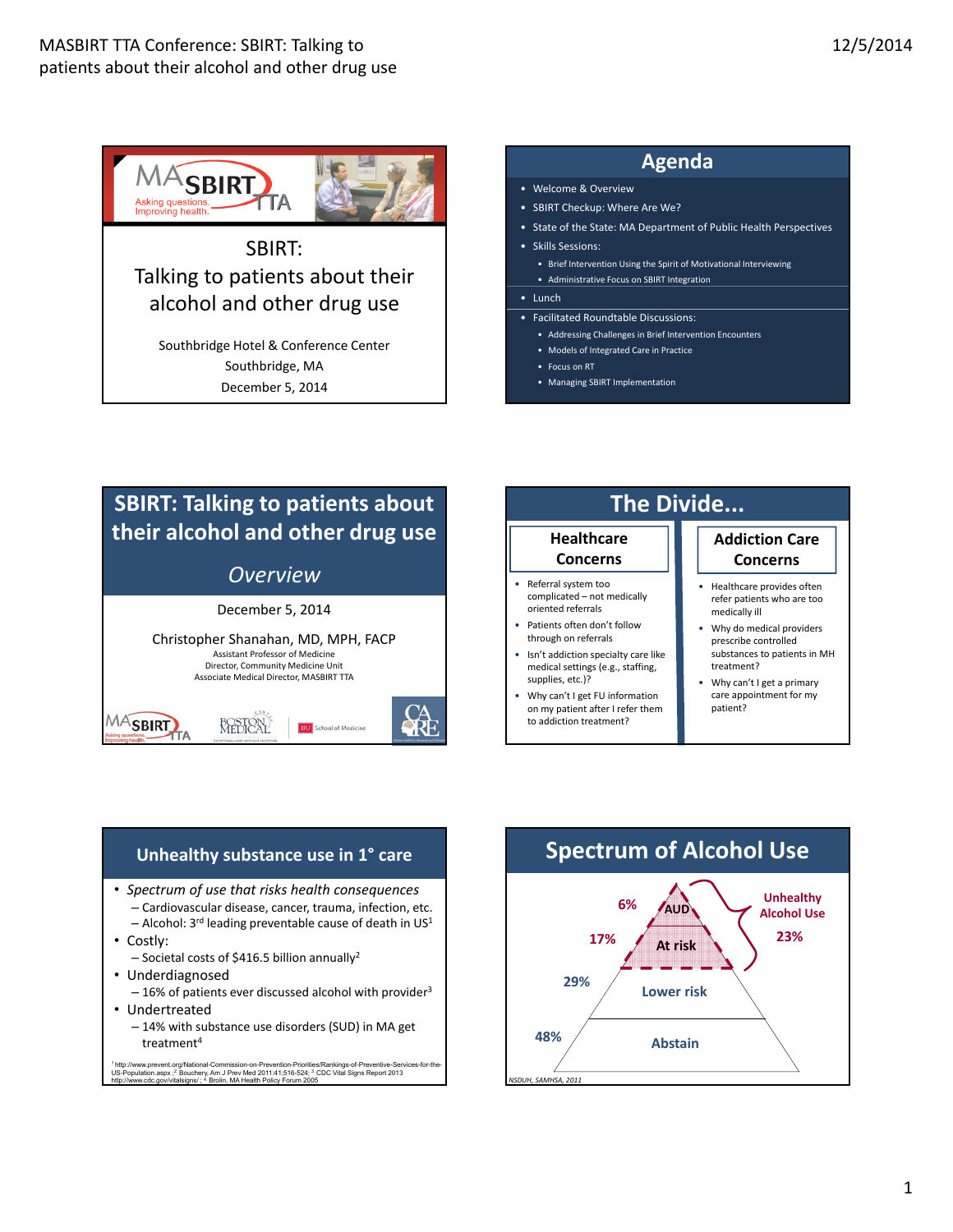

- *Spectrum of use that risks health consequences* – Cardiovascular disease, cancer, trauma, infection, more  $-$  Alcohol = 3<sup>rd</sup> leading preventable cause of death in US<sup>1</sup>
- Costly:
	- Societal costs of \$416.5 billion annually2
- Underdiagnosed
	- $-16%$  of patients ever discussed alcohol with provider<sup>3</sup> • Undertreated
	- 14% with substance use disorders (SUD) in MA get treatment4

1 http://www.prevent.org/National-Commission-on-Prevention-Priorities/Rankings-of-Preventive-Services-for-<br>the-US-Population.aspx ;2 Bouchery, Am J Prev Med 2011:41;516-524; 3. CDC Vital Signs Report 2013<br>http://www.cdc.go

#### **Adverse Events with Alcohol and Other Substances** † Crime \* Drownings - 69% - Homicides - 49-86% **↑** Fires - 26% - Sexual assaults -  $\leq 60\%$ - Other assaults - 37-40% Child abuse & neglect - 70% Proportion of incarcerated ◆ Domestic violence - ? individuals with disorders: ↔ Unintended pregnancies<br>and sexually transmitted<br>infections - ? - Adults - 65% - Juveniles - 67% (41% alc.) Suicides - 20 - 37% ❖ Fetal alcohol spectrum<br>disorders - 100% **&** Falls - 44% Adapted from: PRHI, ICSI, MHQP, NRHI, WCHQ, and WIPHL. The Partners in Integrated Care Toolkit, 2013. Funded by AHRQ; grant number R18HS019943.

# **Impact on Medical Care Outcomes**

- Medication non‐adherence
- Less HIV viral load suppression
- Worse quality diabetes care
- Inability to receive treatment for hepatitis C
- Less preventive services (mammogram, flu vaccine)
- Increases in 30‐day hospital readmission

*Bryson CL et al. Ann Intern Med 2008 Palepu A et al. J Subst Abuse Treat 2003 Palepu et al. Addiction 2004 Desai MM et al. Am J Psychiatry 2002 Druss BG et al. JAMA 2000* 

*Rathore, S. S. et al. Arch Gen Psychiatry2008 Nunes et al. Alcohol Clin Exp Res. 2006 Lasser K et al. BMJ Open 2011 Gilmer Ctr for Healthcare Strategies 2010 Walley AY et al J Addict Med 2011*



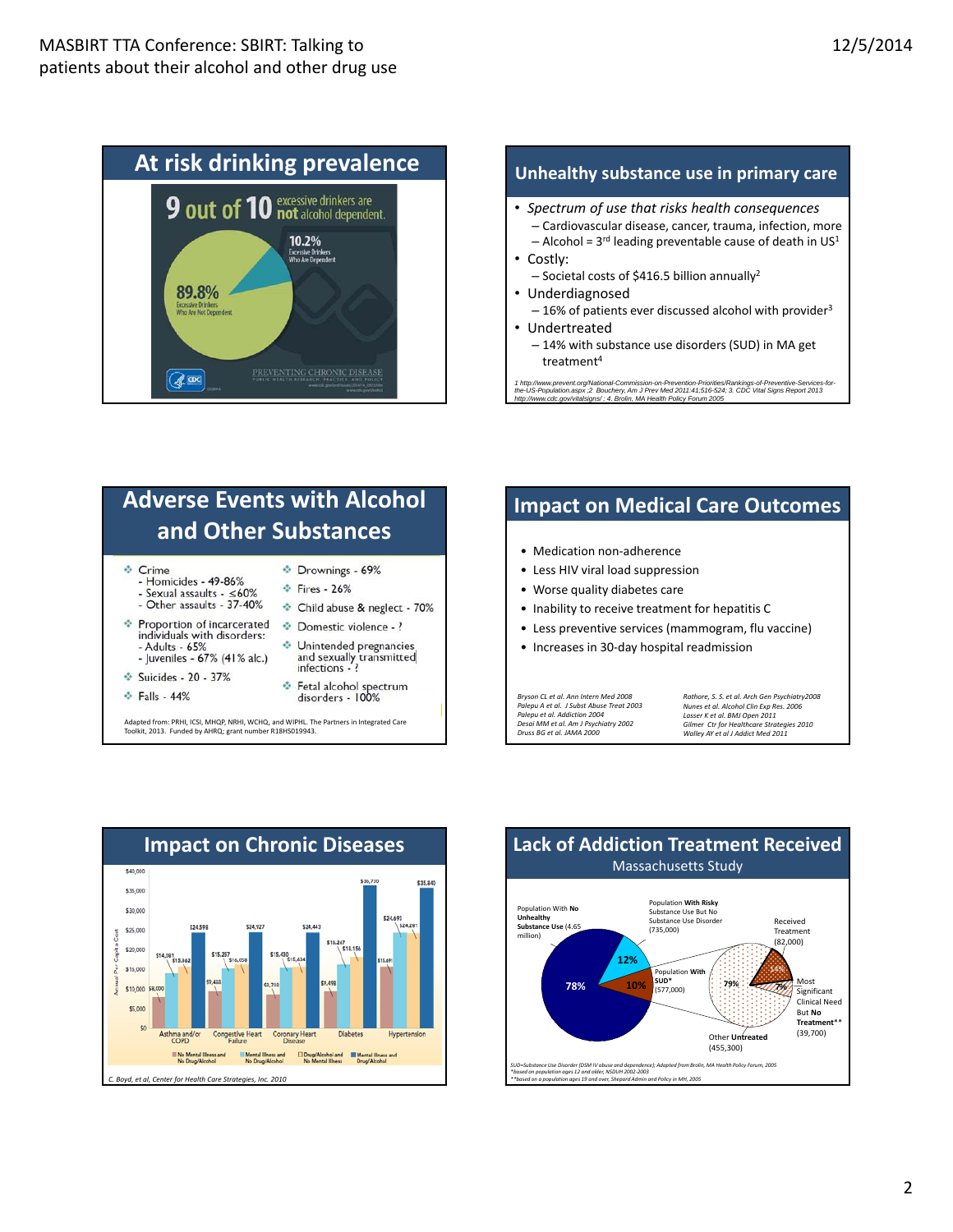| Receiving $1^\circ$ care $\uparrow$ remission or non-<br>problem * use 3-fold for patients with<br>substance use-related medical conditions |             |  |  |
|---------------------------------------------------------------------------------------------------------------------------------------------|-------------|--|--|
| Predictor                                                                                                                                   | OR (95% CI) |  |  |
|                                                                                                                                             |             |  |  |

# **Rankings of 25 Preventive Services Recommended by USPSTF**

| #                                                                                                                                                                                                                                                                                                             | <b>Service</b>                                                    | <b>Public Benefit</b> | <b>ROI</b> |  |
|---------------------------------------------------------------------------------------------------------------------------------------------------------------------------------------------------------------------------------------------------------------------------------------------------------------|-------------------------------------------------------------------|-----------------------|------------|--|
| $\mathbf{1}$                                                                                                                                                                                                                                                                                                  | Childhood immunizations                                           | 5                     | 5          |  |
| $\mathbf{1}$                                                                                                                                                                                                                                                                                                  | Smoking cessation                                                 | 5                     | 5          |  |
| $\mathbf{1}$                                                                                                                                                                                                                                                                                                  | Aspirin in high risk patients to prevent<br>heart attack & stroke | 5                     | 5          |  |
| $\overline{2}$                                                                                                                                                                                                                                                                                                | <b>Alcohol screening &amp; intervention</b>                       | Δ                     | 5          |  |
| $1 =$ lowest; $5 =$ highest<br>Ranked higher than:<br>• Screening for high BP or cholesterol<br>• Screening for breast, cervical, or colon cancer<br>• Adult flu, pneumonia, or tetanus immunization<br>Maciosek, Am J Prev Med, 2006; Solberg, Am J Prev Med 2008; http://www.prevent.org/content/view/43/71 |                                                                   |                       |            |  |



# **Principles of screening WHO guidelines (Wilson's Criteria) 1968**

#### • Condition:

Adapted from Partnersin Integrated Care

- Important *and* Treatable health problem.
- A latent (Subclinical) disease stage.
- Natural Hx of disease understood.
- Test:
	- Test / examination for condition exists.
	- Acceptable to population.
- Process:
	- Facilities for Dx & Tx available.
	- Agreed policy on whom to treat.
	- Continuous process, not "once and for all" project.
- Economic:
	- Affordable total cost of case finding.



# **Why SBIRT is Important**

- Clinician suspicion of alcohol problems had poor sensitivity (27%) for identifying patients who had a positive screening test for alcohol problems
- Addiction: A chronic, relapsing brain disease that warrants identification, treatment & release prevention
- Cost‐benefit & Cost‐effectiveness analyses have demonstrated net‐cost savings
	- Alcohol SBI in primary care saves **\$5.60** for every \$1 spent

*Vinson, D, Annals of Fam Med. 2013; Solberg, L, Am J Prev Med, 2008 Fleming, M, Medical Care. 2000; Volkow, Jour Neuroscience. 2001*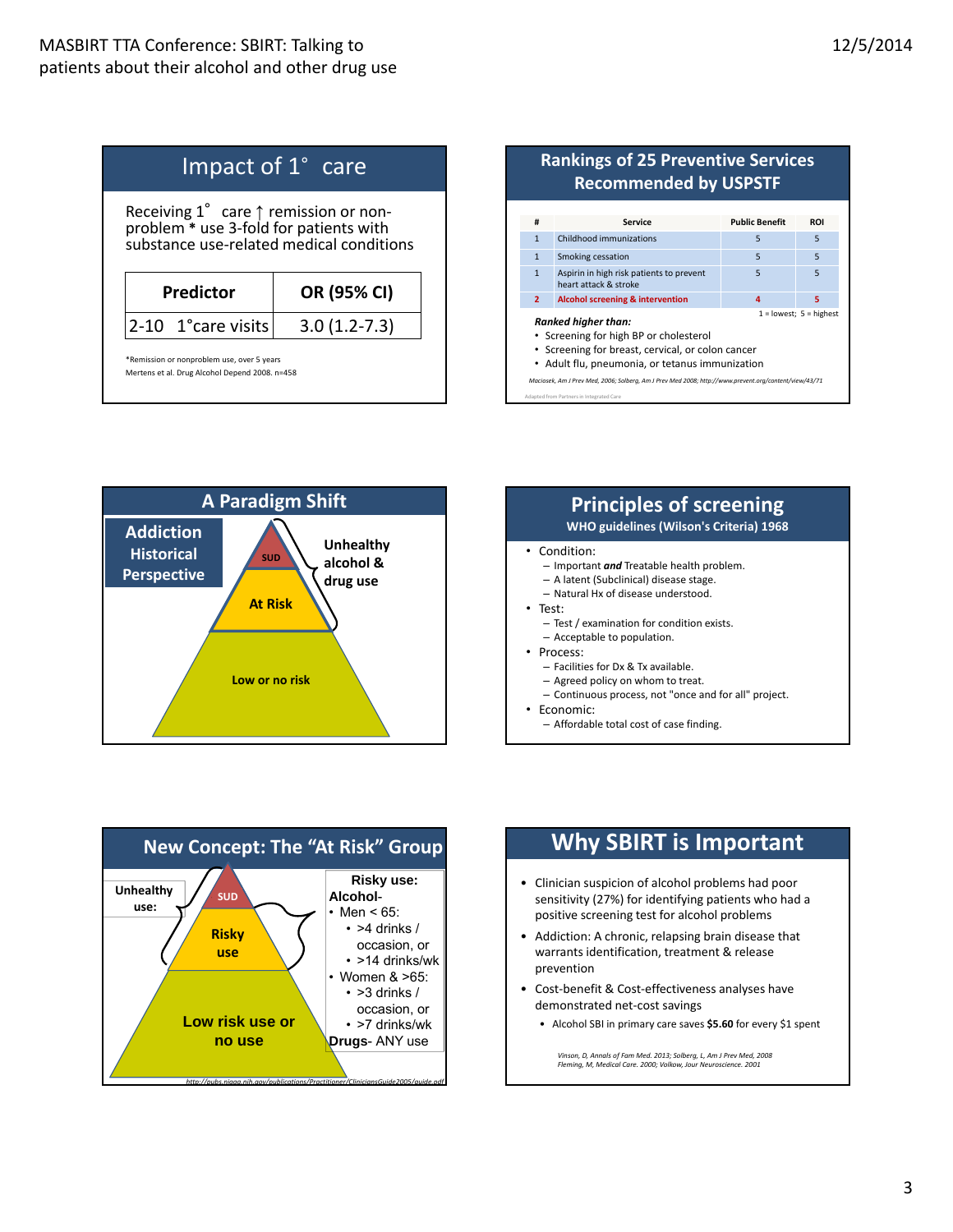- SBIRT has been found:
	- most effective with lower severity alcohol use identified in primary care
	- least effective with most severe cases & those with drug use
	- may increase the percentage of patients who enter specialized care & decrease hospital days
- US Preventive Services Task Force (USPSTF) recommends alcohol SBI (grade B); evidence insufficient for drug
- Ongoing research to define effectiveness of SBIRT for drug, other settings and severities, and adolescents continues
	- Recent research indicates BI for patients with drug use is ineffective in a primary care setting, but research remains ongoing to better understand how to best identify and treat at risk individuals
		- *Kaner, E Drug Alc Review 2009 Saitz, R Ann Intern Med 2007 Krupski, A Drug Alc Dep 2010 Estee, S Medical Care 2010 Saitz, JAMA 2014 Roy‐Byrne, JAMA 2014 Hingson R, JAMA 2014*

# **SBIRT Effectiveness What is SBIRT ? SBIRT**

#### **Screening**

• *Brief questionnaire to identify unhealthy substance*

#### Assessment

• *Questions to determine severity of unhealthy substance use*

#### **Brief Intervention**

• *Brief (5‐10 min) conversation to raise awareness of risks and build motivation to change*

#### **Referral to Treatment**

• *Facilitate referral for treatment of substance use disorders*



## **Generalizability of SBIRT Concepts**

- SBIRT is grounded in best evidence for:
	- Screening
	- Identifying unhealthy behaviors
	- A language to discuss this risk & work with patients
- The language of SBIRT is key – Nonjudgmental & Open‐ended
- Behaviors extend beyond SUDs including:
	- Medication compliance − Diet & Exercise

– Behavioral Health − Trauma

- 
- Holistic picture of healthy behaviors

## **The key to SBIRT: Brief intervention**

#### ….a *brief…*

non‐judgmental, non‐confrontational, directive conversation, using Motivational Interviewing (MI) principles & techniques to enhance a patients' motivation to change their use of alcohol & other drugs.

• Non-confrontational

• PT is the expert on his/her life • A dialogue - Not a lecture

**Collaborative** 



## **Brief Intervention**

#### *Feedback***:**

 provide **personalized feedback** based on screening results; state concern regarding medical risks / consequences of use

#### *Advice:*

- ask permission;
- then, make **explicit recommendation** for change in behavior; **discuss patient's reaction**

### *Seal the Deal:*

 *enhance motivation for behavior change;* **elicit ideas & negotiate** plan with patient, schedule follow‐up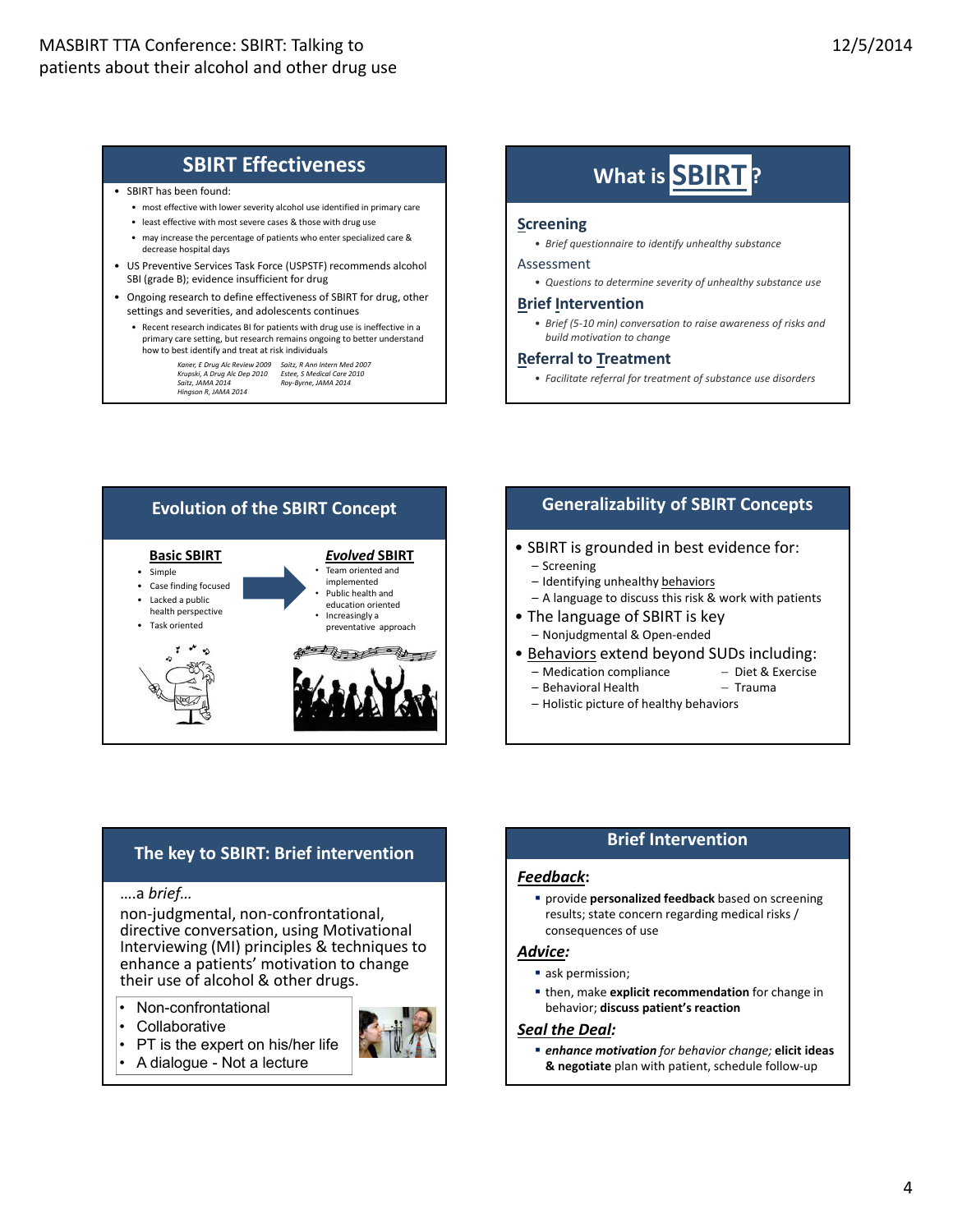







# **Integrating SBIRT into Medical Care**

AMBULATORY SETTINGS





lealth educator (HE) sees patient<br>at that visit

**HOSPITAL AND ED** HE introduces self and delivers services

Adapted from: PRHI, ICSI, MHQP, NRHI, WCHQ, and WIPHL. The Partners in Integrated Care Toolkit, 2013. Funded by AHRQ; grant number R18HS019943.

# **Implementation ‐ SBIRT** *in Action***: BMC Primary Care**

- *Front desk***:** Gives screen to patient
	- Single‐item alcohol and drug questions
	- PHQ‐2 for depression
- *Medical assistant:* Scores screen, gives follow‐up tool for any (+) response – AUDIT, DAST‐10 and/or or PHQ‐9
- *Provider***:** Scores any follow‐up tool; as needed, conducts BI and/or places referral.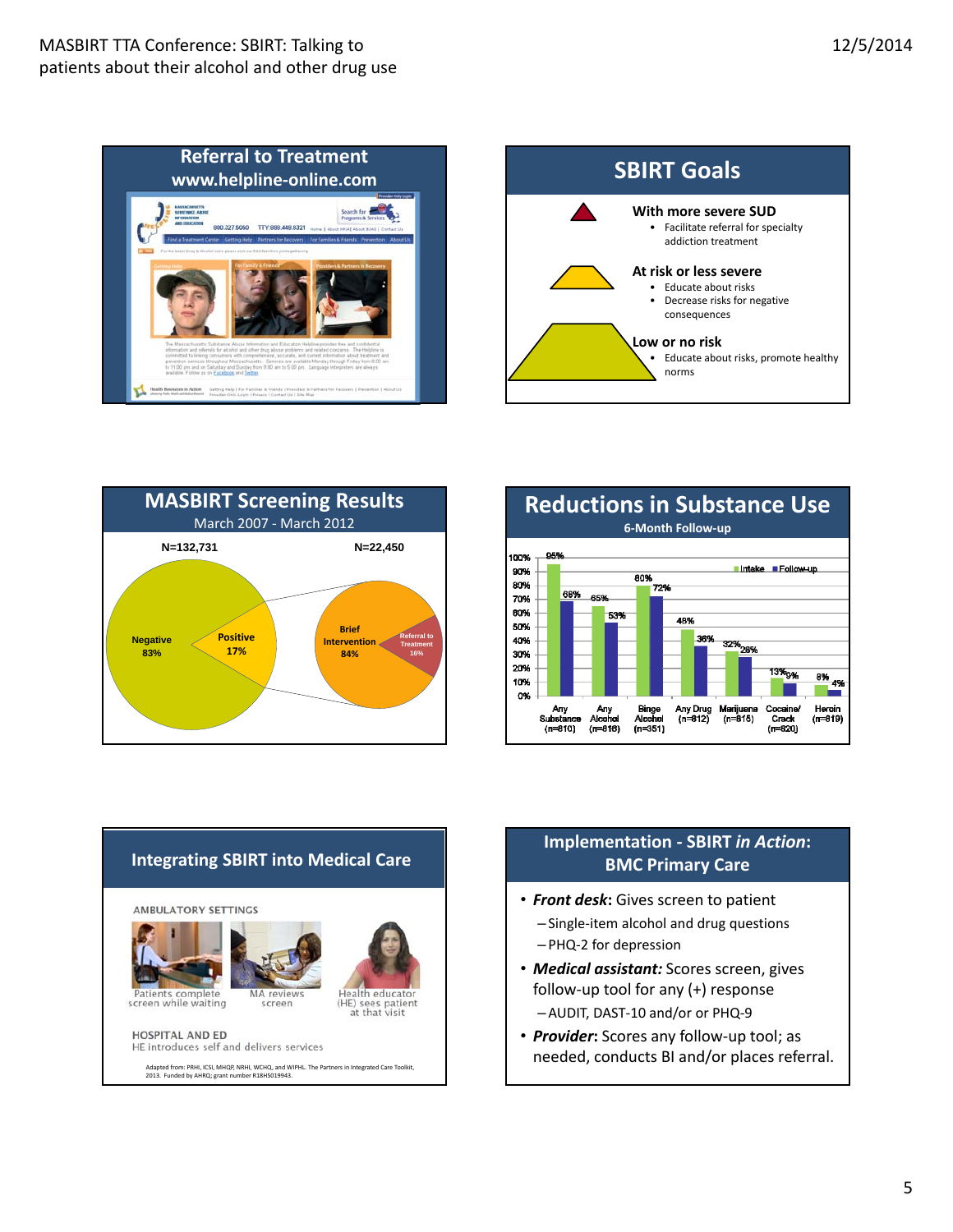

# **SBIRT in Clinical Care**

- •Special populations for SBIRT
	- •Older patients
	- •Adolescents
	- •Pregnant women







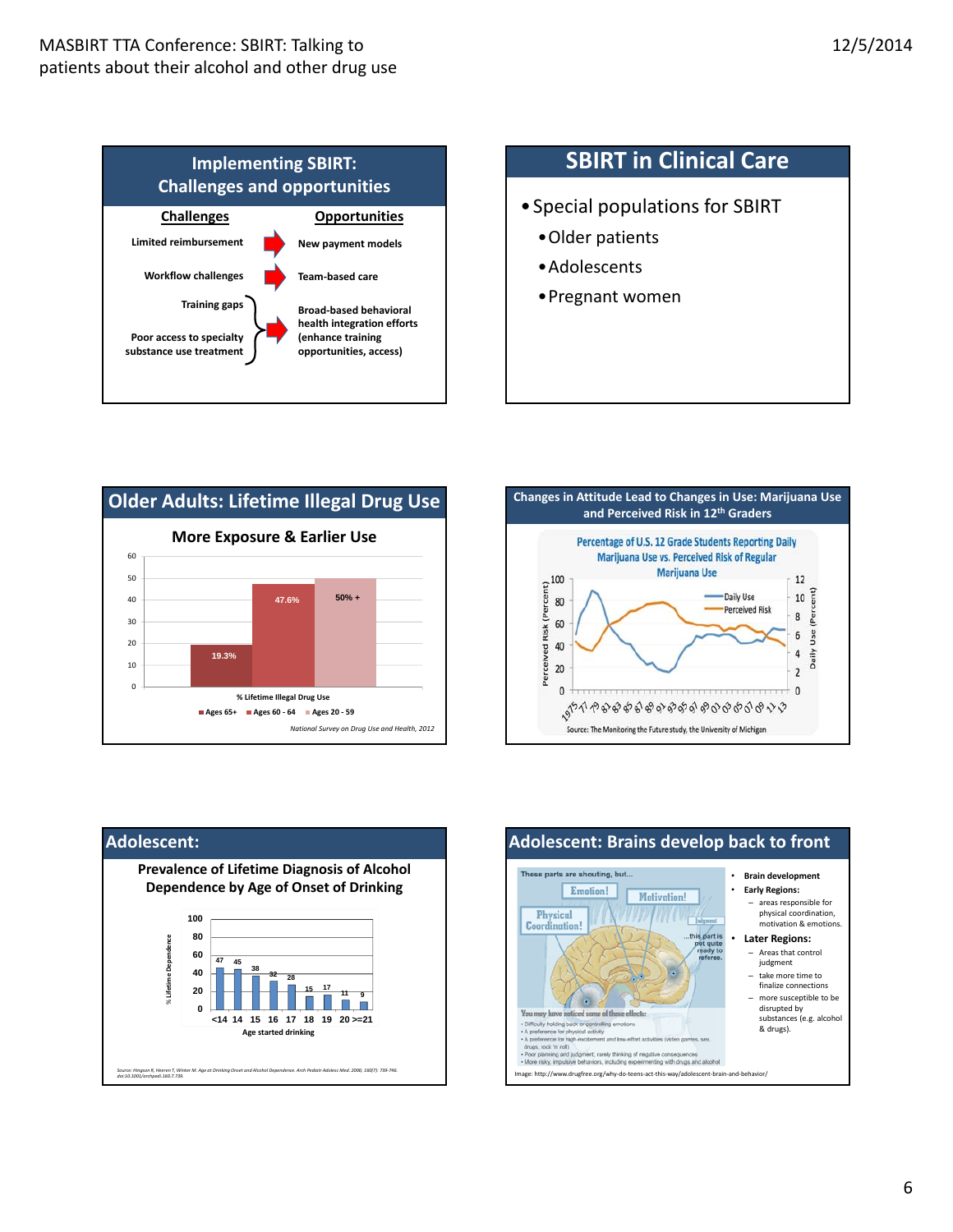#### **Lasting Damage: Developing Areas Most Vulnerable**

- House under construction most vulnerable to environmental damage.
- The same is true of brain structures that are actively undergoing brain development.



#### **Brain Development:**

#### **Early Onset Use and Later Substance Use Disorders**

- Adolescent brain develops until mid-20's
- Developing brains particularly susceptible to effects of alcohol, marijuana & other substances
- Children beginning drinking <15 yo 40% develop addiction
- Adolescents who start drinking earlier are more likely to develop alcohol use disorders later in life.
	- Risk of addiction drops with increased age of drinking initiation: 47% (13 yo)  $\rightarrow$  9% (21+ yo).
- Only 7% of those who begin drinking after age 21 will become addicted.
- Like alcohol: earlier onset of MJ use a/w higher risk for marijuana abuse /addiction later in life.

1. Hingson RW, Heeren T, Winter MR. Age at Drinking Onset and Alcohol Dependence: Age at Onset Duration, and Severity. Arch<br>Pediotr Adolesc Med. 2006;160(7):739-746; 2 Substance Abuse and Mental Health Services Administrat



# Conclusions **Conclusions**

- SBIRT: an evidence‐based, cost‐saving intervention to identify & reduce unhealthy substance use in primary care patients
- Screening is just the start: SBIRT training & implementation should emphasize brief intervention
- Healthcare reform & behavioral health integration efforts present opportunities for broad implementation of SBIRT
- MASBIRT TTA is a resource to support implementation

**www.masbirt.org**

### **SBIRT** TA

# **www.MASBIRT.org**

- **MASBIRT Training & Technical Assistance program (617) 414‐3749**
	- Build statewide SBIRT awareness and capacity
	- Promote SBIRT skills and competency
	- Support integration of SBIRT into diverse settings and organizations
- Funded by MDPH, Bureau of Substance Abuse Services • Carol Girard, Contract Manager & Coordinator of SBIRT Programs
- BMC Clinical Addiction Research and Education Unit
	- Alissa Cruz, Program Manager
	- Lee Ellenberg, Training Manager
	- Christopher Shanahan, Associate Medical Director • Daniel Alford, Medical Director
- Partners

• BNI-ART Institute • Institute for Health and Recovery